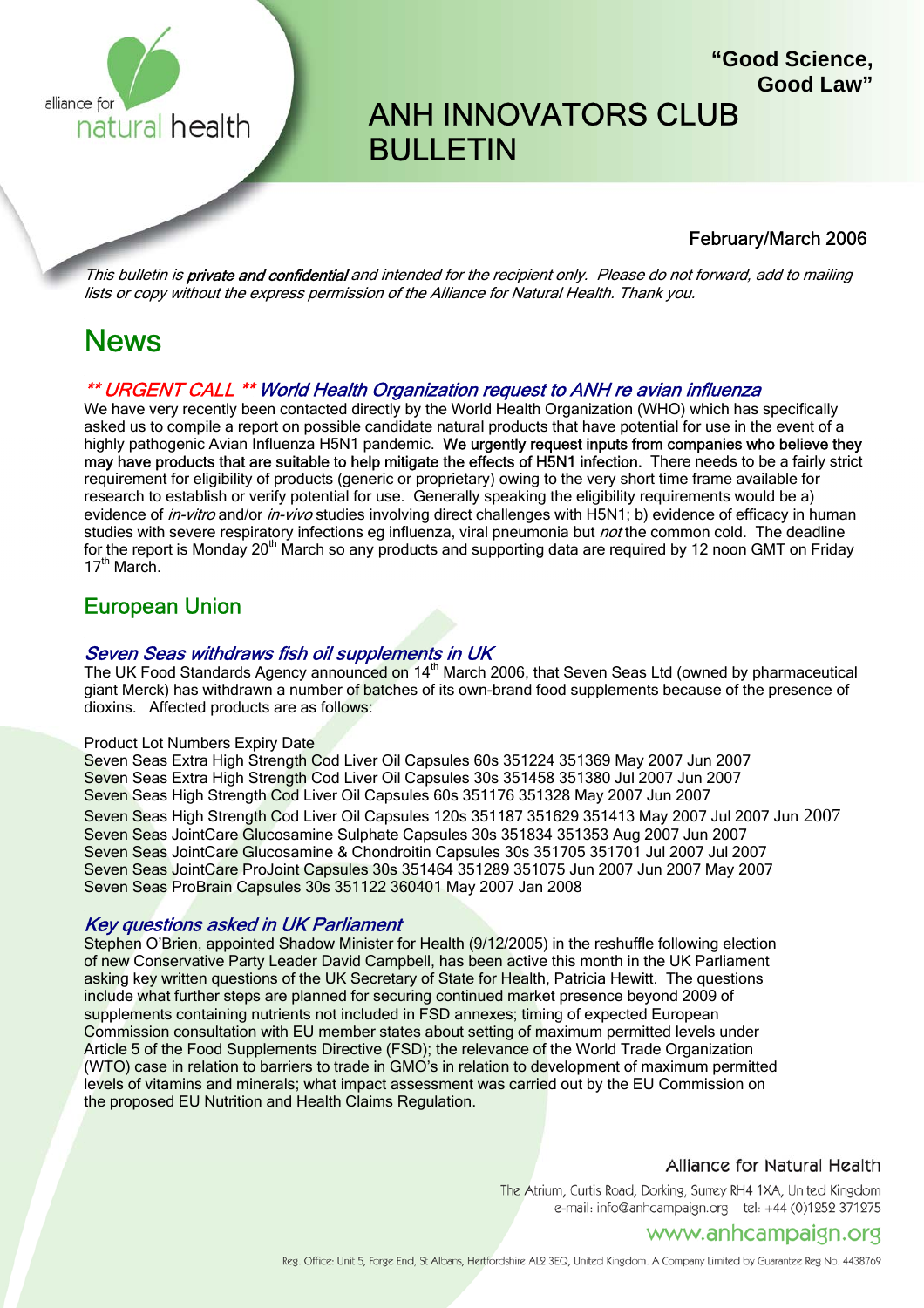### Increased levels of enforcement by MHRA

It has become apparent at the ANH, that the UK Medicines and Healthcare products Regulatory Agency (MHRA) has considerably stepped up its surveillance of the UK natural products industry. Many companies are being hauled over the coals over claims that are considered by the MHRA as medicinal. ANH Consultancy is assisting several of these companies with re-positioning of its claims, labeling and marketing materials so that they are compliant with current laws, whilst making the most of the available science.

*Important Note:* we urge companies to consider carefully claims on products. Under DSHEA, structure/function claims allowed by the FDA are often unacceptable to European competent authorities. ANH Consultancy can assist with reviews of claims if required (see contact information at end of Bulletin for further information).

## USA

### Omega 3 oils influence mood, impulsivity and personality

A new study from Pittsburgh says people who have high intakes of omega-3 fatty acids are more agreeable and less impulsive. Previous studies have linked low levels of omega-3 to several neuro-behavioral disorders, while rowdy British kids who supplemented with omega-3s showed improvements in behaviour and learning after only five months. The new results show that people with low blood levels of EPA and DHA were more likely have mild-to-moderate depression (as scored by using the Beck Depression Inventory). High serum levels of DHA were related to more 'agreeableness' while people with low linolenic acid (LNA) levels were linked to being more 'impulsive'. The Pittsburgh results were presented last week at the 64th Annual Scientific Meeting of the American Psychosomatic Society.

### Overseas companies risk losing products from EU market

American companies selling nutraceuticals into Europe risk having their products removed from the market through apparent confusion over correct regulatory procedure, says Dr John Wilkinson from Herbal Sciences International. Dr Wilkinson correctly asserts that the most important EU directives for nutraceuticals are the Food Supplements Directive (FSD), the Novel Foods Directive and the Traditional Herbal Medicinal Products Directive (THMPD), and he states that the need for evidence of safety and history of use in the EU is important to all three. He, however, has not signaled that two proposed regulations (see below), the Nutrition & Health Claims Regulation and the Addition of Nutrients to Foods Regulation, due to be finalized this year, are likely to be equally significant.

## Regulatory Developments

## European Union

# ANH pursues final phase of EU Food Supplements Directive legal challenge<br>The ANH has confirmed its intention with the High Court in London to continue and finalise its legal challenge

against the EU Food Supplements Directive (FSD). Through this process, the ANH intends to ensure changes are made to the UK regulation (statutory instrument) so that it is brought into line with the improved clarification and narrowing of scope offered by the European Court of Justice ruling last July. Following such a change, the other EU Member States will be forced to make similar changes to their national laws reflecting the EU Directive.

### The UK Food Standards Agency confirms addition of nutrients to FSD positive list

The Commission's proposals to amend the annexes of the Food Supplements Directive 2002/46/EC (FSD), to include additional vitamin and mineral substances (boron, boric acid, sodium borate, calcium-L-methyl folate and ferrous bisglycinate) have received a favourable scientific evaluation from the European Food Safety Authority (EFSA).

The Commission proposals for the addition of these substances to the annexes of the FSD were discussed at the Standing Committee on the Food Chain and Animal Health meeting on 9 February 2006.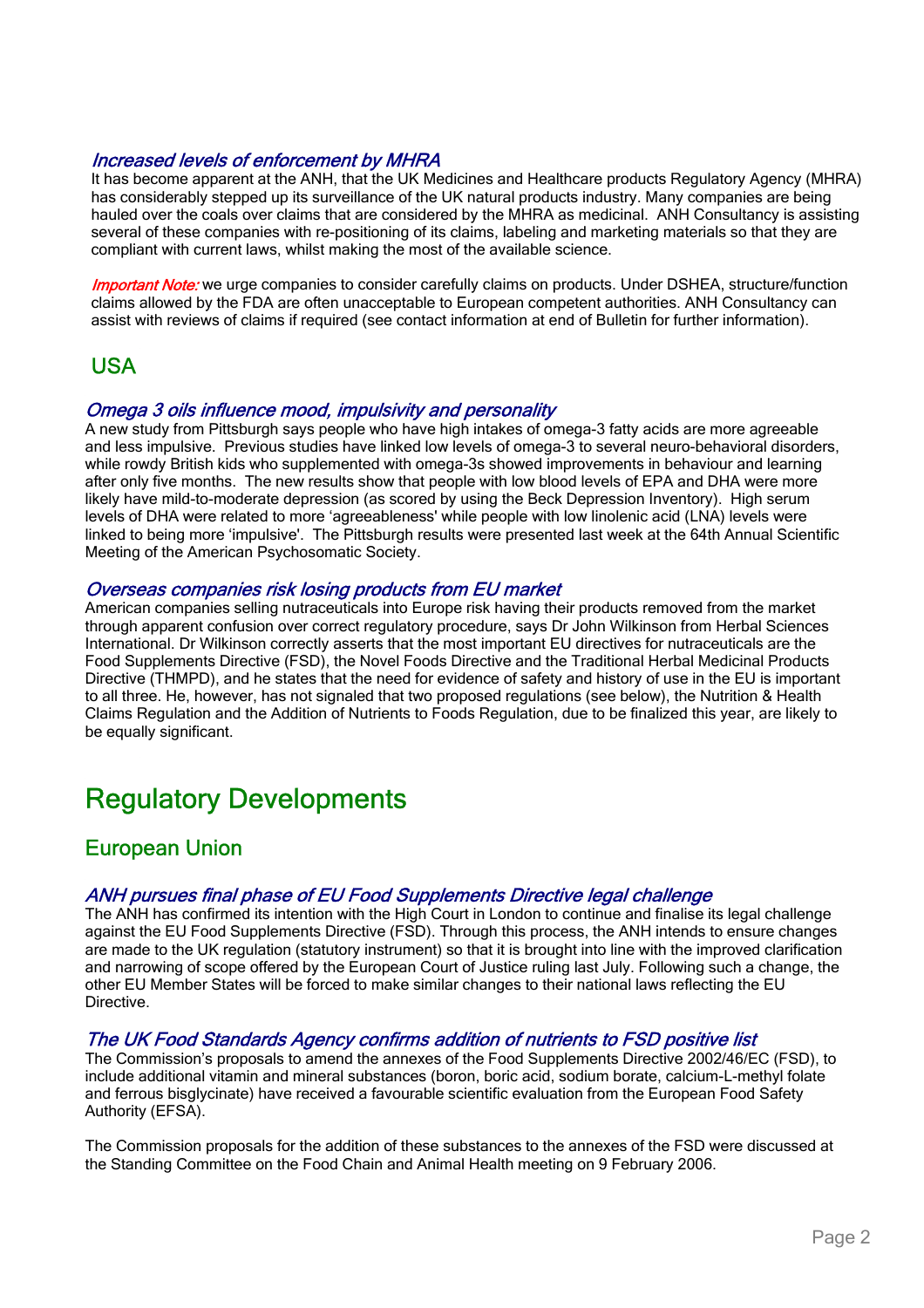#### 1) Draft Commission Directive amending Annex II of Directive 2002/46/EC as regards the inclusion of calcium-L-methyl folate and ferrous bisglycinate.

The Committee unanimously delivered a favourable opinion on this Draft Commission Directive (SANCO/168/2006). This amending Directive will be transposed into UK law following appropriate consultation with UK stakeholders.

With respect to calcium-L-methyl folate, the Foods Standards Agency is consulting with the Commission to confirm whether a novel foods authorization will be required before it can be placed on the market as a food supplement.

### 2) Draft Commission Directive amending Annex I to Directive 2002/46/EC as regards the inclusion of boron and Annex II of Directive 2002/46/EC as regards the inclusion of boric acid and sodium borate (SANCO167/2006).

The German authorities have provided the Commission with the opinion of the Federal Institute for Risk Assessment (BfR) on the addition of boron and of some of its sources to food supplements, issued on 16 November 2005.

At the Standing Committee meeting of 2 December 2005, some Member States objected to the inclusion of boron and its sources in the Annexes of Directive 2002/46/EC, claiming safety concerns in the absence of the establishment of a maximum level and indicating that boron had not been established as an essential nutrient. In order to allow for (further) consideration of the above scientific opinion submitted by the German authorities by the EFSA the draft Commission Directive was not discussed further.

The Foods Standards Agency will consult with UK stakeholders when the Commission publishes further amendments to the Directive on the remaining substances under assessment by EFSA.

Important Note: ANH wishes to stress that it is critical that companies wishing to maintain sale of nutrients which are not presently on the positive list should apply, with minimum of delay, for submission to the positive list, even if derogations by way of dossiers presently allow sale. This is because the European Food Safety Authority could come forward with a negative opinion on any derogation dossier at any time before the end of the derogation period (31 December 2009). We are presently awaiting confirmation from the UK Government or the European Commission that the European Court of Justice ruling (12 July 2005) on the ANH's legal challenge of the FSD allows for a simplified application procedure to the positive list. This view may be cemented only after the ANH takes its case back to the High Court in London.

### MEP's table amendments to proposed Nutrition and Health Claims Regulation

Ministers for the EU Parliament have reasserted their position over the proposed EU regulation on nutrition and health claims, tabling 269 amendments at second reading in response to a common position that did not take on board the majority of the opinions expressed at first reading. Amendments were tabled at a meeting of the Environment, Public Health and Food Safety Committee and will be voted on later this month, with a final plenary vote scheduled for May 2006. If the final plenary vote does not arrive in a consensus between parliament and the council, the 25 MEP's and 25 representatives from Member States will enter into a private conciliation process. Miguel Fernandez da Silva, an advisor for European Advisory Services, is quoted as saying that this process seems very likely now as the situation is tense and mutual agreement seems remote.

### Proposed EU Addition of Nutrients to Foods Regulation

This is an important regulation, which has yet to go to second reading, which will affect all foods, including functional foods, to which nutrients such as vitamins and minerals, as well as other nutritional substances, are added. It proposes to not only control which ingredients can be added, using more or less exactly the same positive list system as the FSD, it also proposes to control maximum permitted levels as per Article 5 of the FSD. Therefore, any gains made via the ANH's legal challenge of the FSD are likely to set an important precedent for this Regulation.

As a Regulation, rather than a Directive, the provisions of the Regulation will come in to force immediately following its passage through second reading of the European Parliament. Unlike a Directive, the law does not need to be transposed into national laws of the Member States. The Regulation was proposed initially on 10 November 2003, and it was presented for first reading in the European Parliament on 26 May 2005. The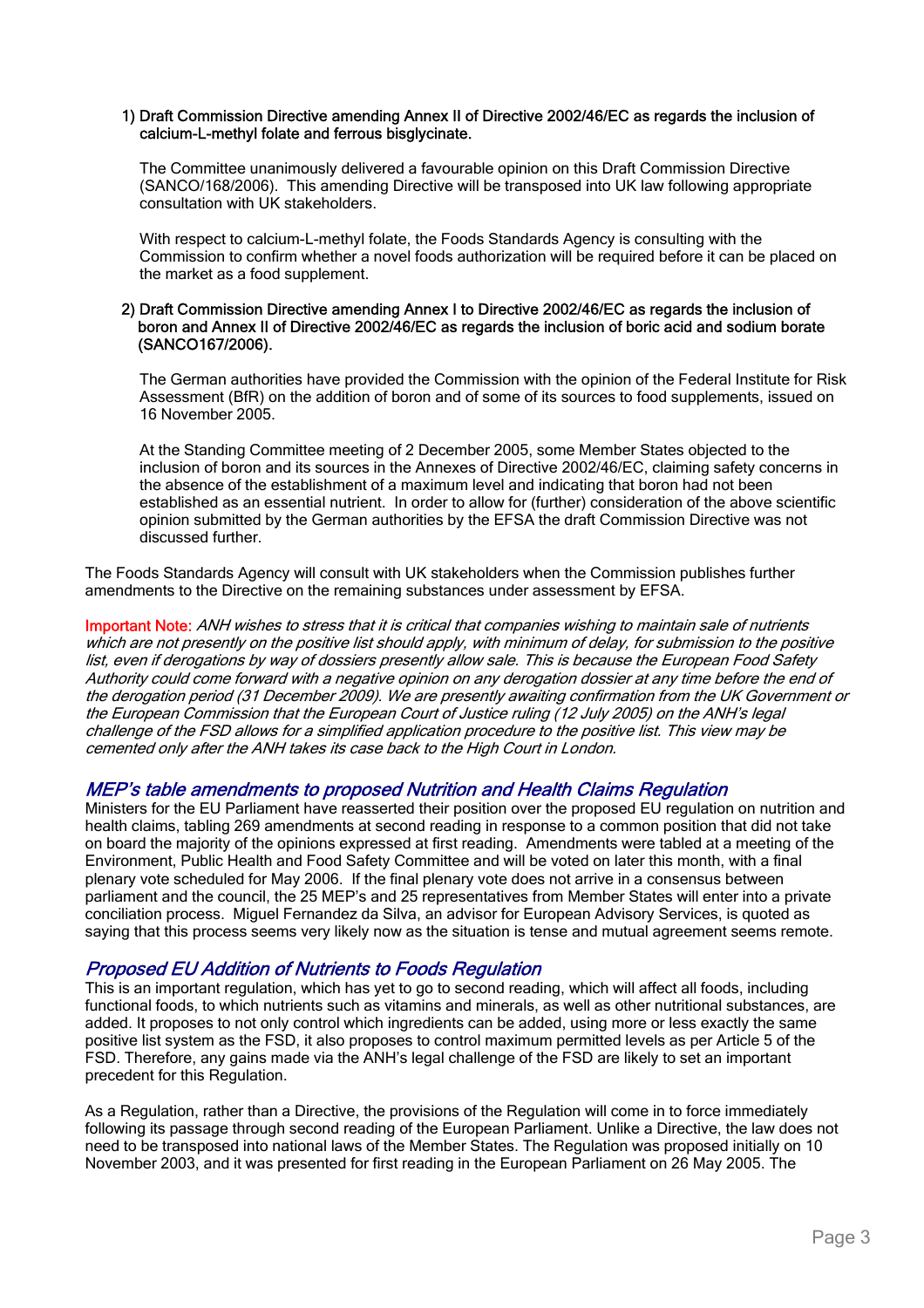Common Position from Commission and Council was adopted on 8 December 2005. The date of the second reading has yet to be proposed.

See item below re ANH's work to lobby the European Parliament to vote against inclusion of fluorides from the positive list.

### ANH Lobbying to remove fluorides from Annexes of Addition of Nutrients to Foods Regulation

The ANH has communicated the following to all members of the key ENVI Committee in the European Parliament which recently met to discuss the Common Position after receipt of comments from the Council of Ministers.

In line with Recital 9, to avoid "Controversy as to the identity of these essential nutrients that could potentially arise should be avoided", any reference to fluoride or fluorides should be deleted from the Annexes of the proposed Regulation. There are numerous reasons for this including:

- Most health authorities do not regard fluoride as an essential nutrient.
- Sodium and potassium fluoride have been included in Annex II (as per Directive 2002/46/EC), yet there is inadequate evidence of the safety of these ingredients when added to foods.
- Recital 12 states 'No claims about the nutritional or health benefits should be made' yet the primary purpose for the addition of fluoride to foods is based on purported health benefits (i.e. reduction in incidence of dental caries). Such claims are clearly medicinal according to Directive 2004/27/EC (i.e. fluorides at the dosages delivered exert metabolic or pharmacological effects). Sodium or potassium fluoride, as well as fluorides added to drinking water, have not been subjected to safety and efficacy evaluation as required for medicinal product market authorisation in the EU.
- There is a growing body of evidence of the harmfulness of sodium fluoride in drinking water. Four recent references are given:

Cicek E, Aydin G, Akdogan M, Okutan H. Effects of chronic ingestion of sodium fluoride on myocardium in a second generation of rats. Hum Exp Toxicol. 2005 Feb; 24(2): 79-87.

Dabrowska E, Balunowska M, Letko R, Szynaka B. Ultrastructural study of the mitochondria in the submandibular gland, the pancreas and the liver of young rats, exposed to NaF in drinking water. Rocz Akad Med Bialymst. 2004;49 Suppl 1:180-1.

Shivarajashankara YM, Shivashankara AR, Bhat PG, Rao SH. Lipid peroxidation and antioxidant systems in the blood of young rats subjected to chronic fluoride toxicity. Indian J Exp Biol. 2003 Aug;41(8):857-60.

Aydin G, Cicek E, Akdogan M, Gokalp O. Histopathological and biochemical changes in lung tissues of rats following administration of fluoride over several generations. J Appl Toxicol. 2003 Nov-Dec; 23(6): 437-46.

- The inclusion of fluorides in the Annexes infringes Recital 10 since many forms of fluoride (e.g. the forms added to drinking water) have not been proven to be safe at the dose ranges ingested by the public (see above). Owing to the dose-dependent toxicity of fluorides, addition of fluoride to foods or drinking water does not provide sufficient control over dosage (e.g. a sports person may consume more than 6 L of water a day during intense training or competition).
- Given that the Commission has agreed deletion of sodium chloride (common salt) from Annex II, the inclusion of fluorides in Annex II also cannot be justified.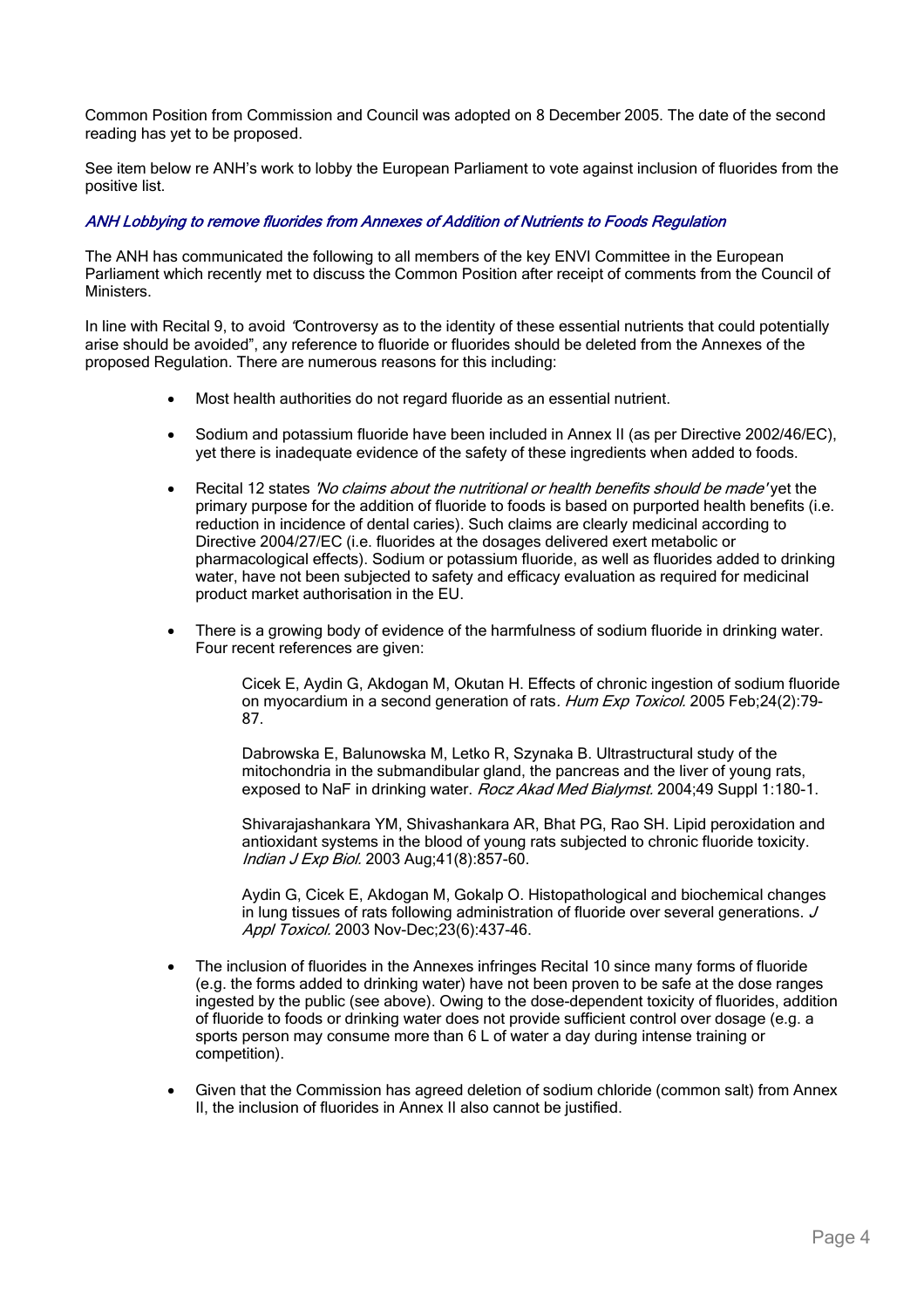## USA

### S.722 (108th Congress) Dietary Supplement Safety Act (Not yet introduced)

A bill to amend the Federal Food, Drug, and Cosmetic Act to require that manufacturers of dietary supplements submit to the Food and Drug Administration reports on adverse experiences with dietary supplements, and for other purposes. Introduced by Sen. Durbin. Had 4 co-sponsors. Durbin's office recently told us that they will be re-introducing this bill in early 2006 and that they are adding new language. They also sent us the list of organizations that support it and are working on gaining more support. Sen. Durbin may not re-introduce this bill if he finds that Sen. Harkin & Hatch's "compromise" AER bill (see below) meets his requirements.

### Adverse Event Reporting (AER) for Dietary Supplements Bill (Not yet introduced)

A June 21 2004 debate on the Senate floor between Sens. Richard Durbin (D-Ill.), Tom Harkin (D-Iowa) and Orrin Hatch (R-Utah) resulted in an agreement to collaborate on legislation during this session of Congress creating mandatory adverse event reporting (AER) for dietary supplements. Spurred by Durbin's introduction of a Department of Defense (DOD) authorization bill amendment which would require companies selling certain dietary supplements on military bases to report serious AERs to the government. Harkin and Hatch immediately introduced an alternative amendment that would have required the Department of Health and Human Services to develop a national AER reporting system and report back to Congress within six months. The debate went from Dietary Supplement Health and Education Act (DSHEA), enforcement by the Food and Drug Administration (FDA), to ephedra and androstenedione and then to other dietary supplement topics. The debate concluded with an agreement to withdraw the amendments and work together to add a mandatory AER system to pending legislation classifying steroid precursors as controlled substances. The promised "AER Compromise" bill never happened in the 108th session so Sen. Durbin kept introducing his amendment to DOD authorizing bills as leverage to get the AER compromise bill going.

Well that time is about now. Sen. Harkin & Hatch are drafting with the assistance of HELP (Health, Education, Labor And Pensions) Chairman, Enzi an Adverse Event Reporting bill. Why are long-time supporters of dietary supplements Hatch & Harkin working with one of our most vocal opponents? Sen. Durbin has gained a lot of power in Congress by becoming Minority Whip (Democrat's second in command). Durbin needs Hatch & Harkin because he's not on the HELP committee (and they are) and he needs their support to get ANY type of AER bill through the committee. Any HELP Committee mark-up on the Harkin, Hatch, Durbin, Enzi FDA AER for Supplements bill is off the agenda until next year. No further negotiations have been held. As soon as we have more information on this bill, we will let our members know.

# Other Developments

### Antioxidant Analysis

The ANH Consultancy has been directly involved in research with Knight Scientific Ltd

(www.knightscientific.com), a world-leading, independent antioxidant and free radical research laboratory in the UK, analyzing the relative antioxidant capacities of a range of multivitamin and mineral supplements, as compared with 2 smoothies and a popular proprietary vegetable juice. Both product groups are increasing in popularity and it is important to appreciate their relative contribution to the daily antioxidant quota from our conventional diet. The results showed that the best vitamin and mineral supplements tested delivered similar antioxidant capacities to the best smoothies, but the best supplements, ironically, considering the processing required, turned out to be considerably more cost effective for an equivalent antioxidant 'punch'. The Knight Scientific ABEL assay using challenges with peroxynitrite or superoxide are the only assays known which allow comparison of whole products, such as supplements or foods. ORAC assays and similar, involve extraction of specific antioxidants from foods or supplements so do not reflect the true antioxidant of the whole product. For further information, please contact ANH Consultancy on info@anhconsultancy.com or telephone +44 (0)1306 646 553.